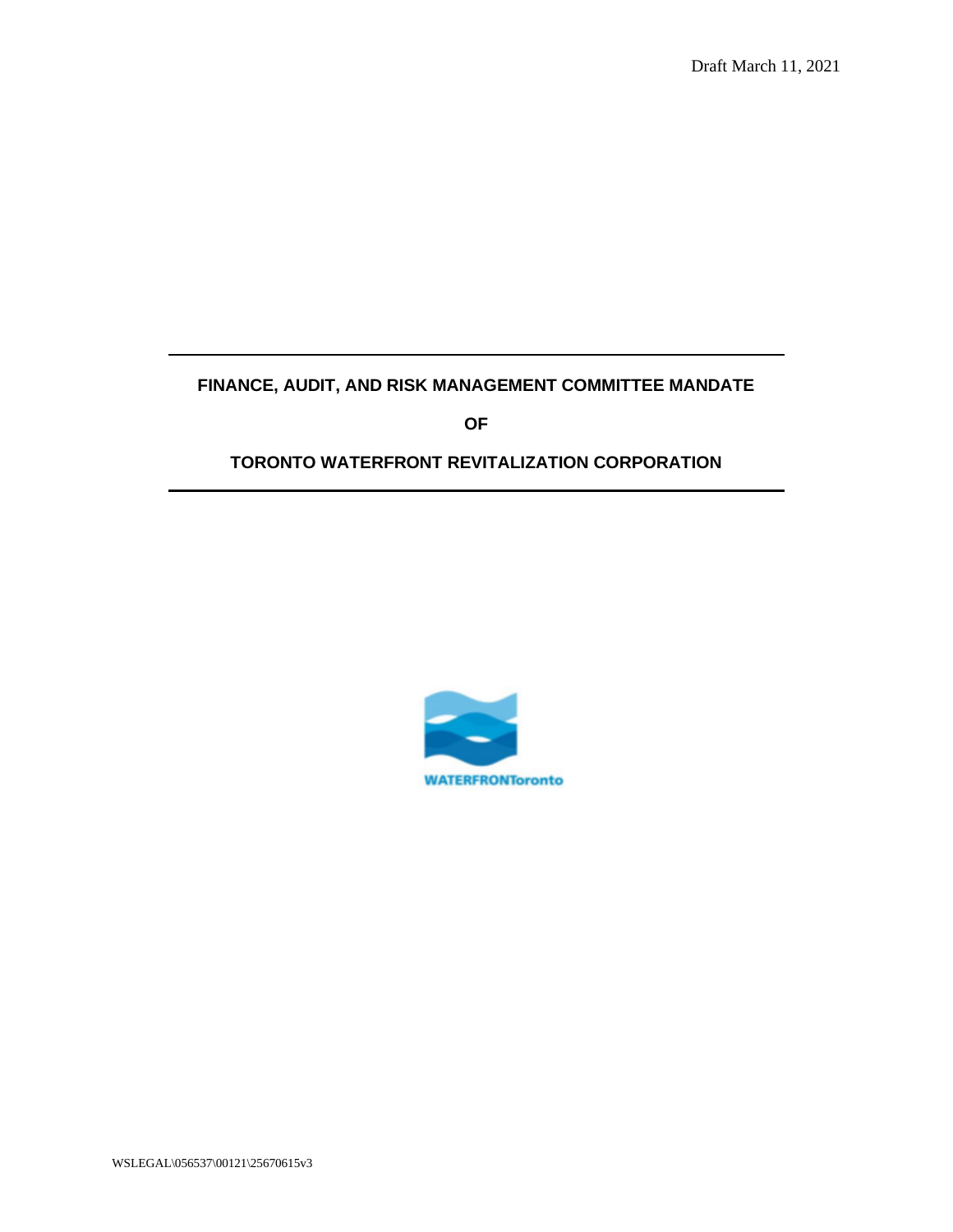

# **TORONTO WATERFRONT REVITALIZATION CORPORATION**

## **Finance, Audit, and Risk Management Committee Mandate**

### **Effective Date: March 25, 2021**

### **Purpose**

The Finance, Audit and Risk Management Committee (the "**Committee**") is a committee of the board of directors (the "**Board of Directors**") of the Toronto Waterfront Revitalization Corporation (the "**Corporation**"). The primary function of the Committee is to assist the Corporation in fulfilling its oversight responsibilities by evaluating and making recommendations to the Board of Directors with respect to:

- (i) Financial Planning;
- (ii) Financial reporting;
- (iii) Internal controls;
- (iv) External auditor, including performance, qualifications, independence, and their audit of the financial statements of the Corporation;
- (v) Internal audit function;
- (vi) Government audit recommendations ;
- (vii) Enterprise risk management:
- (viii) Project risk Management:
- (ix) Fundraising; and
- (x) Procurement

The management of the Corporation is responsible for preparing the financial statements, and the external auditor of the Corporation are responsible for auditing those financial statements.

### **Authority of the Committee**

- 1. The Board of Directors authorizes the Committee to:
	- (a) Perform its responsibilities under this Mandate;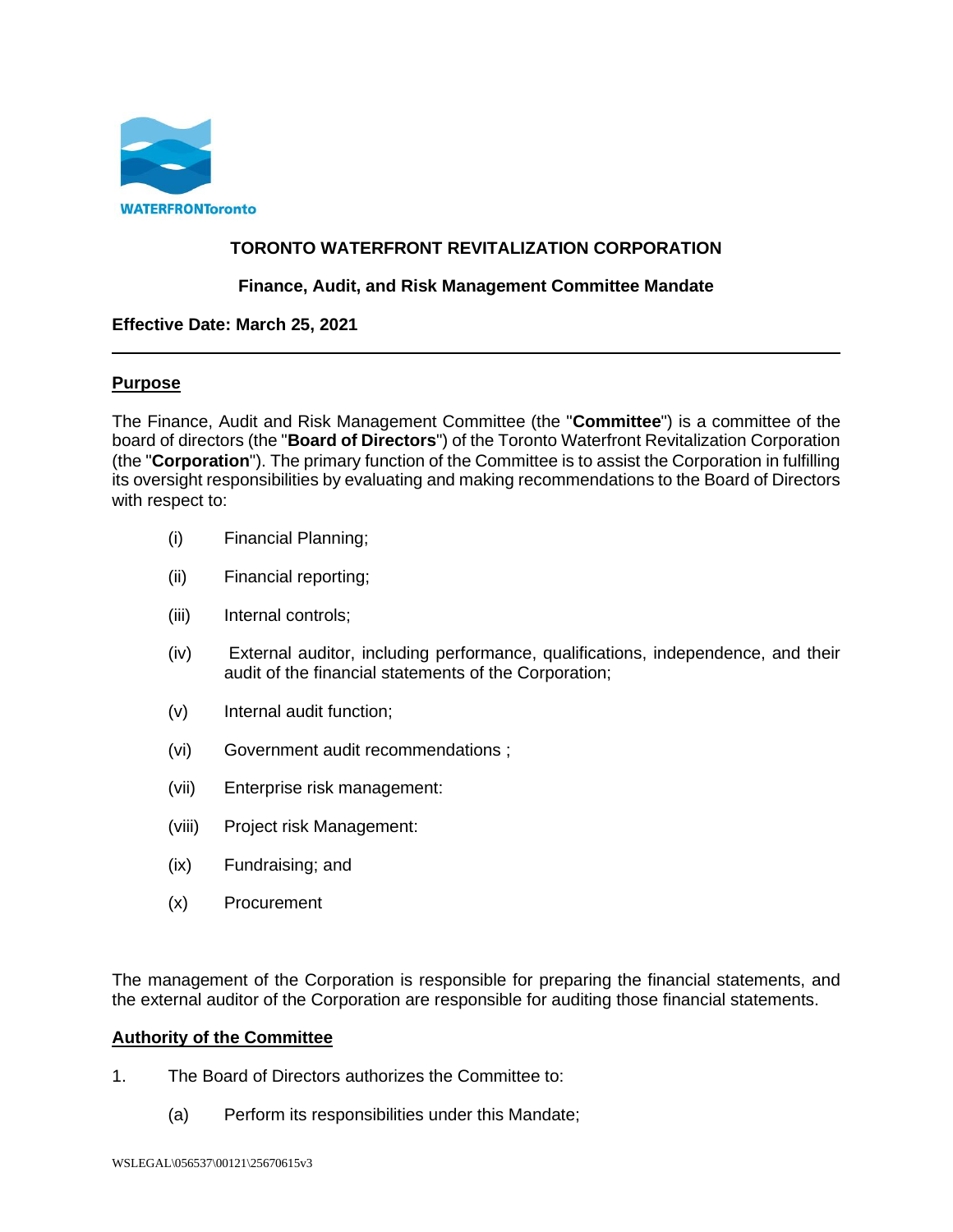- (b) Provide strategic review and advice in respect of, and monitor compliance by the Corporation with, the matters described in this Mandate;
- (c) Oversee the Corporation's risk management policies relevant to this Mandate and ensure that those policies are implemented appropriately;
- (d) Require the Chief Executive Officer of the Corporation (the "**Chief Executive Officer**"), the Chief Financial Officer of the Corporation (the "**Chief Financial Officer**"), and other senior officers of the Corporation, and invite any others it deems to have relevant experience and expertise, to attend, or participate in, any meeting of the Committee (each, a "**Meeting**") from time to time;
- (e) Communicate expectations and the nature, timing and extent of the Committee's informational needs to management of the Corporation; and
- (f) Oversee any specific risk-related task assigned to the Committee by the Board of Directors.
- 2. The Committee may access all records and information of the Corporation that it considers necessary or desirable for the performance of its duties. The Committee may gather information relevant to any matters within its scope of responsibility and retain, at the expense of the Corporation, independent advisors to assist the Committee in performing its duties. Each member of the Committee shall be entitled, to the fullest extent permitted by law, to rely on the accuracy of information provided by persons from within or from outside the Corporation provided that the member acts in good faith and exercises their judgement reasonably in the circumstances.

### **Composition and Procedures of the Committee**

- 3. The Committee will be appointed by the Board of Directors and will be composed of no fewer than three Directors (each, a "**Member**"). The Committee will be chaired by a member of the Board of Directors (each, a "**Director**") appointed by the Board of Directors (the "**Chair of the Committee**"). The Corporate Secretary of the Corporation (the "**Corporate Secretary**") will be the secretary of the Committee and may appoint a nominee to act as recording secretary for a Meeting.
- 4. At least one Member should be a member in good standing of a recognized professional accounting body.
- 5. Each Member will be financially literate, meaning that he or she is able to read and understand a set of financial statements that present a breadth and level of complexity of accounting issues that are generally comparable to those that can reasonably be expected to be raised by the financial statements of the Corporation. Where appropriate, Members should enhance their familiarity with financial, audit, accounting, risk management and other areas relevant to their responsibilities by maintaining an awareness and understanding of trends and best practices in these areas. The Corporation and its internal and external auditors will support Members in these efforts.
- 6. Each Member will serve at the pleasure of the Board of Directors and will cease to be a Member (i) when determined by the Board of Directors, (ii) upon removal by the Board of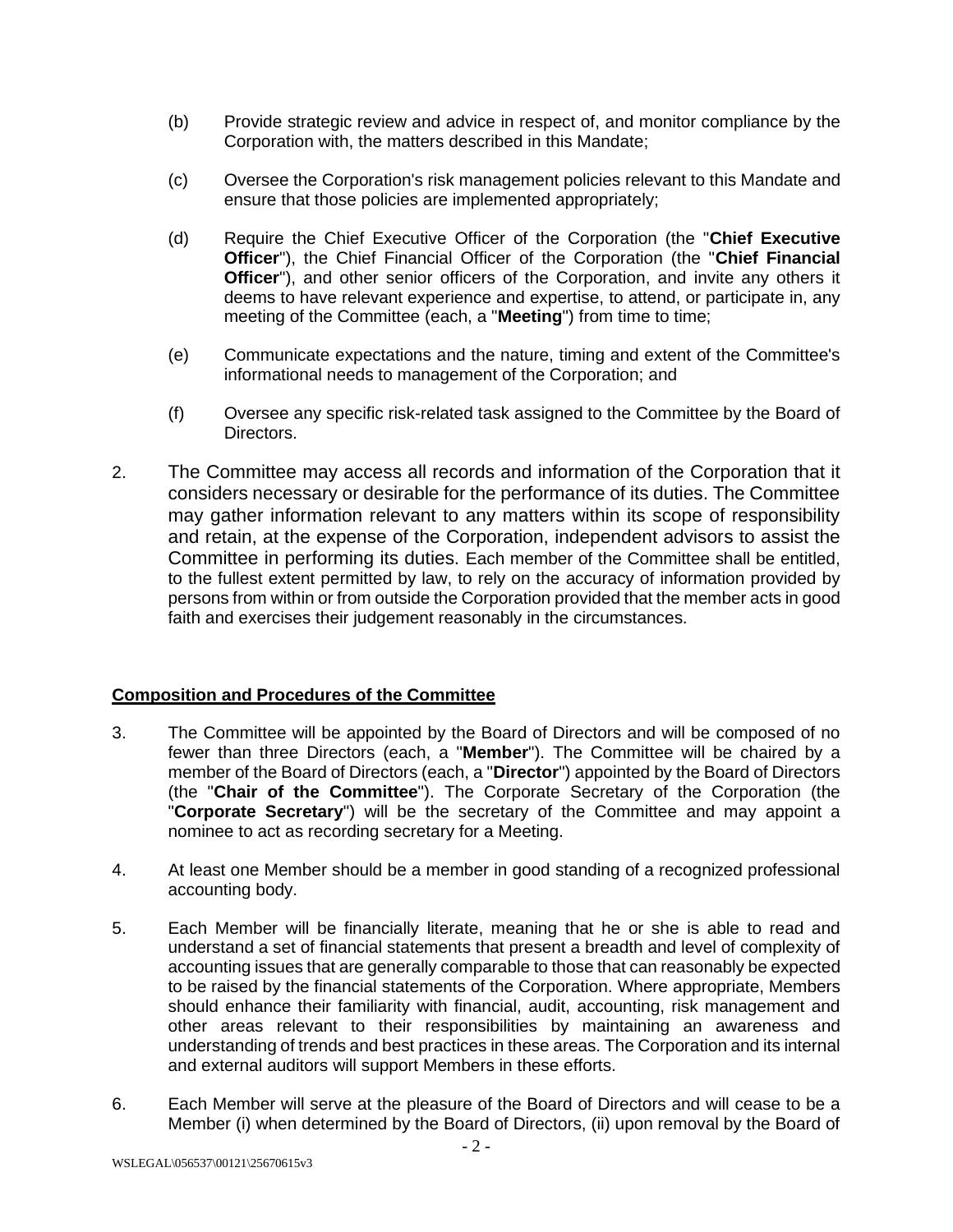Directors, (iii) upon termination of the Member's tenure as a Director for any reason whatsoever, or (iv) as required the by-laws or policies of the Corporation or by law.

7. The Board of Directors may fill vacancies in the Committee from time to time, and for the period of time that a vacancy exists the remaining Members may exercise all powers of the Committee, provided that a quorum of Members is in attendance at a Meeting at which those powers are exercised.

## **Meetings of the Committee**

- 8. The Chair of the Committee, the Corporate Secretary or any two Members may call Meetings. The external auditor of the Corporation may call Meetings and may participate in each Meeting unless the Chair of the Committee determines otherwise.
- 9. Notice of a Meeting, including the date, time, and place of the Meeting, must be provided to each Member at least two days before the date of the Meeting, unless any of these requirements is waived by all Members. The agenda of the Meeting and supporting materials (if any) must be given to each Member prior to the Meeting to allow each Member to properly review and consider the agenda and materials.
- 10. The Chair of the Committee, in consultation with the Members, and, as he or she considers appropriate, with any of the other Directors, the Chief Executive Officer, the Corporate Secretary and other senior officers, is responsible for establishing the agenda of each Meeting.
- 11. The powers and authority of the Committee may be exercised at a Meeting only if a quorum is present.
- 12. A quorum for a Meeting is two Members.
- 13. Members may attend any Meeting in person or by telephone, video or other digital means.
- 14. A Director, who is not a Member, may attend, but not vote at, a Meeting. The Chief Executive Officer and the Chief Financial Officer will be invited to all Meetings (other than closed Meetings), but may not vote at Meetings.
- 15. If the Chair of the Committee is unable to attend a Meeting, the other Members in the attendance at the Meeting may appoint a Member to chair the Meeting.
- 16. The Chair of the Committee or the substitute chair (as applicable) may vote on any matter at a Meeting, but will not have a second or casting vote.
- 17. The Corporate Secretary or his or her nominee (if applicable) will prepare and maintain minutes of each Meeting. Minutes will be available to each Member and to any other Director upon request.

### **Duties and Responsibilities of the Committee**

The Committee will evaluate and make recommendations to the Board of Directors with respect to, or approve as indicated, the following matters: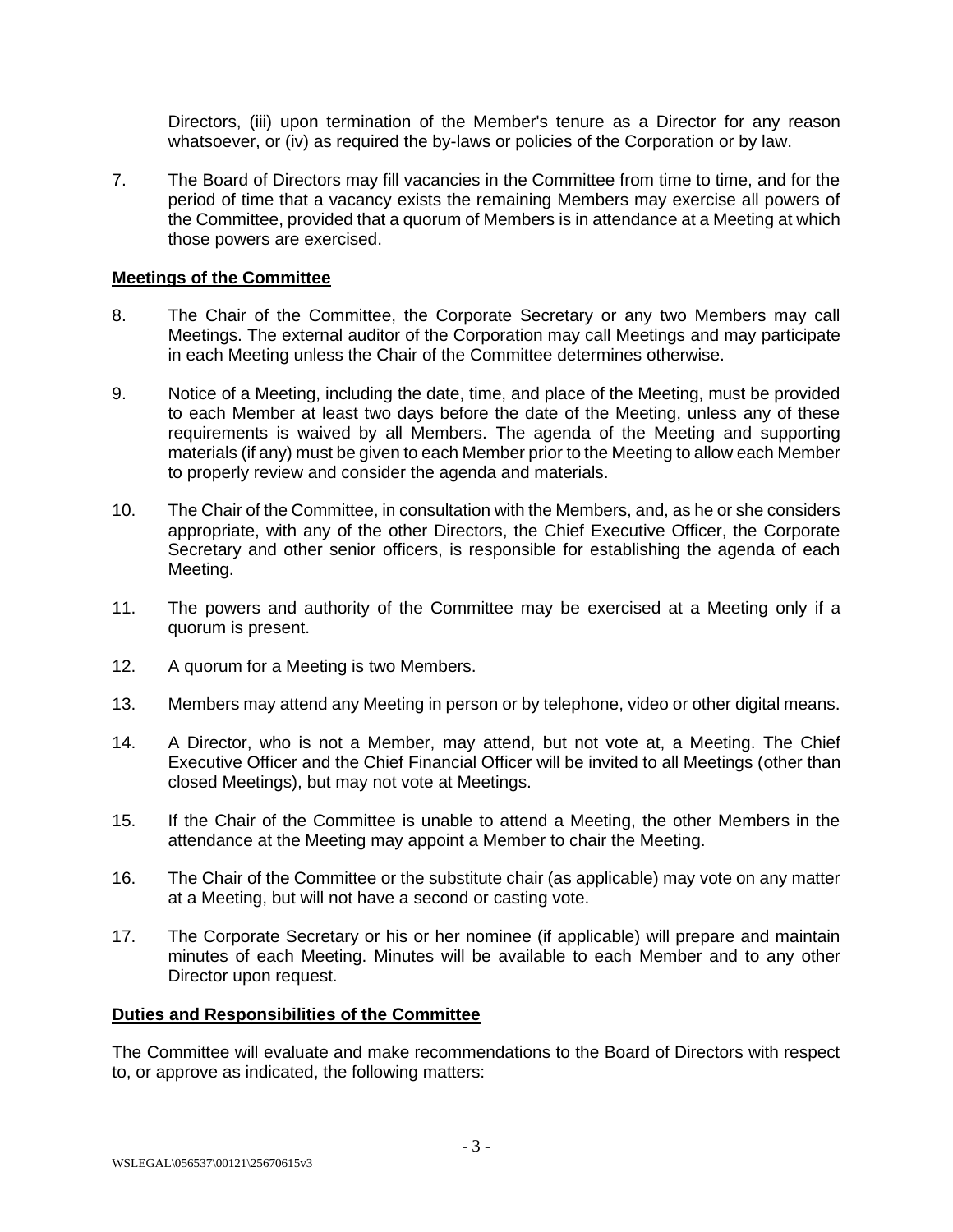# **(a) General Responsibilities**

The Committee will:

- (i) Create and maintain a Committee work plan for the year, and monitor its performance;
- (ii) Review and assess this Mandate at least annually, and refer its assessment and any proposed revisions to the Human Resources, Governance and Stakeholder Relations Committee;
- (iii) Review and report to the Board of Directors periodically on compliance by the Corporation with the matters provided for in this Mandate and make recommendations, if any, in connection therewith as may be necessary or appropriate;
- (iv) Report and make recommendations periodically to the Board of Directors on the matters covered by this Mandate; and
- (v) Perform any other activities consistent with this Mandate, the by-laws of the Corporation, and applicable law, as the Committee or the Board of Directors deems necessary or appropriate.

# **(b) Financial Reporting**

The Committee will:

- (i) Review with management the annual and quarterly financial statements of the Corporation;
- (ii) Review reports from the external auditor of the Corporation concerning the annual financial statements and any other matters, and management's response to such reports, if appropriate;
- (iii) Recommend to the Board of Directors the approval of the audited annual financial statements of the Corporation;
- (iv) Review reports on any litigation, claim or other contingency that could have a material effect on the financial statements of the Corporation;
- (v) Review any public disclosures containing audited or unaudited financial information of the Corporation; and
- (vi) Review with the external auditor and the Board of Directors any material issues that arise with respect to the quality or integrity of the financial statements of the Corporation and its compliance with the legal and regulatory requirements related thereto.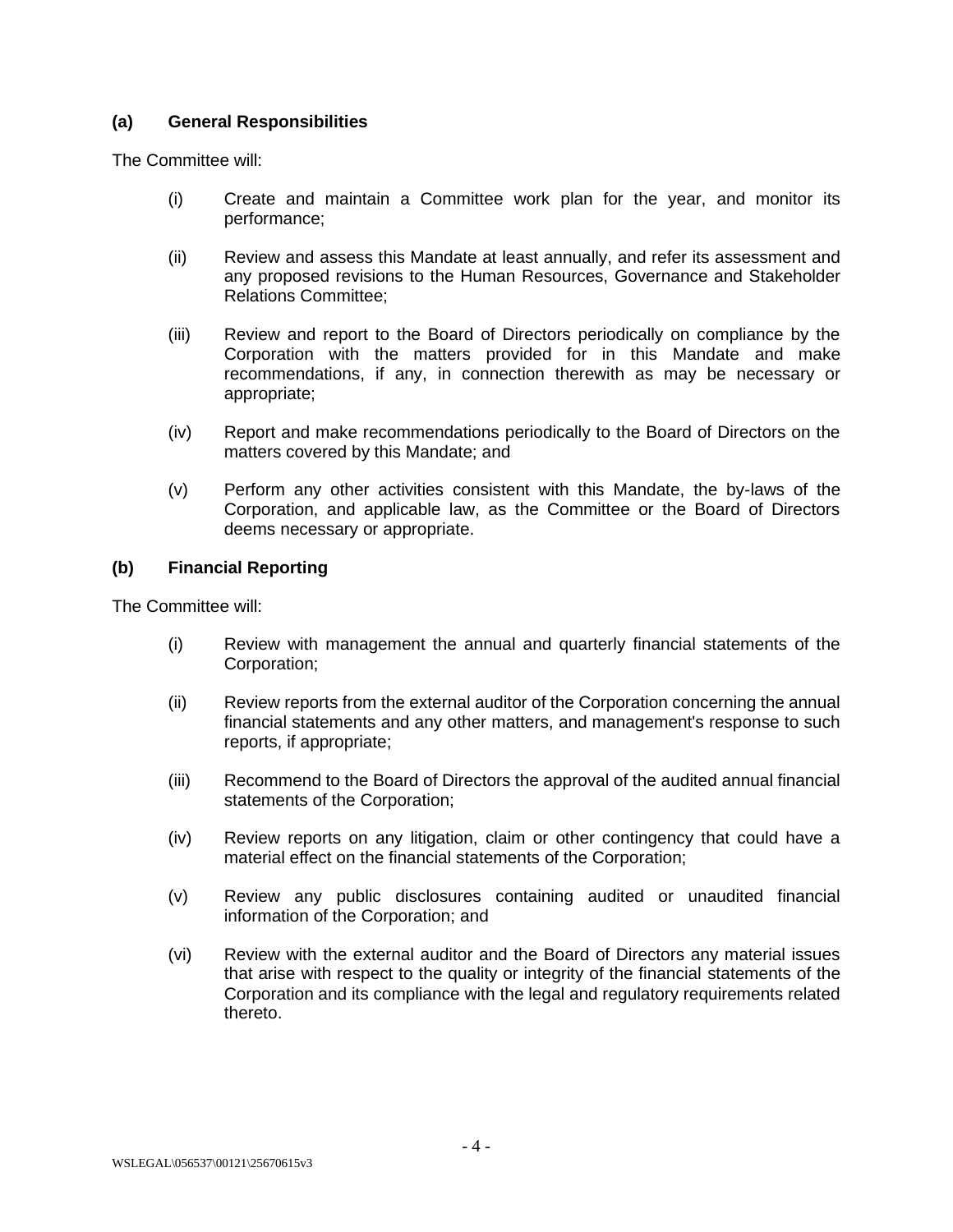# **(c) Internal Controls**

The Committee will periodically review, with assistance from the external auditor or internal auditor of the Corporation if requested by the Committee, the adequacy of financial internal controls and provide reports or recommendations to the Board of Directors on such adequacy.

# **(d) External Auditor**

The Committee will:

- (i) Recommend external auditor for appointment by the Board of Directors, including their compensation; such external auditor will report directly to the Committee and be independent of the Corporation;
- (ii) Review the performance of the external auditor at least annually and meet with the external auditor on such basis as the Committee may determine;
- (iii) If appropriate, recommend the removal and replacement of the external auditor;
- (iv) Pre-approve all services (audit and non-audit) to be provided to the Corporation by the external auditor; and
- (v) Review and approve the scope of the external audit plans at least annually.

### **(e) Internal Auditor**

The Committee may:

- (i) Approve the appointment of internal auditor, including their compensation; if so appointed, such internal auditor will report directly to the Committee and be independent of the Corporation;
- (ii) Review and approve the scope of the internal audit plan and ensure the coordination of the internal auditor with the external auditor;
- (iii) Review reports issued by internal auditor and management's response to the reports, meet with the internal auditor as the Committee may determine, and monitor actions taken in respect of the reports; and
- (iv) Review the performance of the internal auditor at least annually.

# **(f) Government Audits**

The Committee will:

- (i) Review the reports issued by a government auditor or government appointed auditor ( "government auditors") and management's response to the reports, and monitor actions taken in respect of the reports;
- (ii) Meet, if necessary, with government auditors after the completion of their audit, or have the Chair of the Committee do so, and provide a report on such report and meeting to the Committee; and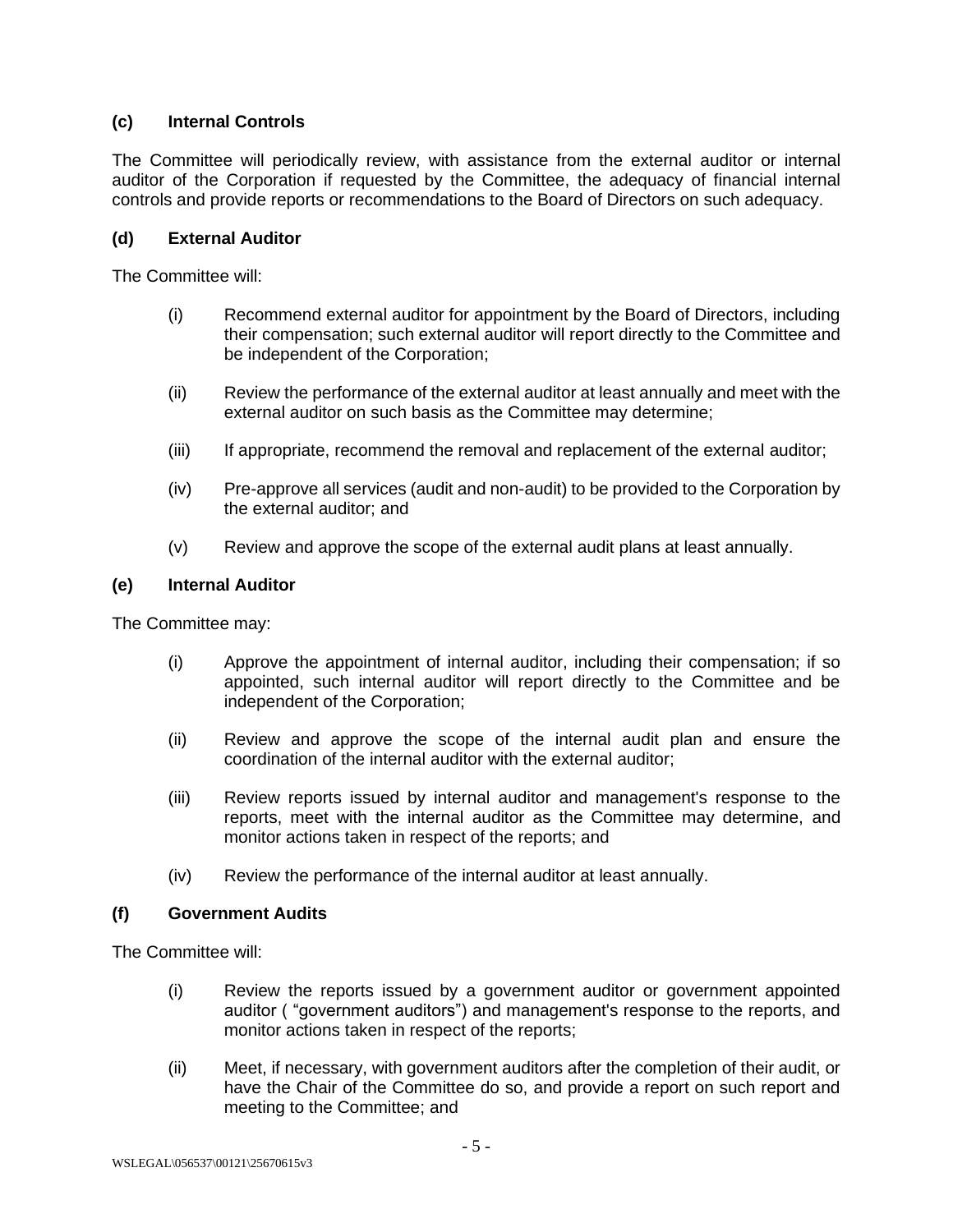(iii) Ensure the coordination of government auditors' involvement with the work of the external and internal auditor of the Corporation.

# **(g) Finance**

The Committee will regularly review significant matters involving the financial status of the Corporation and make recommendations to the Board of Directors with respect to material financial matters affecting the Corporation, such as:

- (i) The financial aspects of annual and longer-term budgets, and any significant variances therein;
- (ii) The annual corporate plan and five-year strategic plan, periodic forecasts, longterm financial plans and revisions thereto, and key performance indicators adopted by, or applicable to, the Corporation;
- (iii) The adequacy of financial resources and cash flow of the Corporation; and
- (iv) Review reports from management on various financial measures and reports requested by the Board of Directors.

### **(h) Enterprise Risk Management**

The Committee will:

- (i) Provide oversight of the enterprise risk management program of the Corporation, which shall include cybersecurity risk management, including overseeing the identification, measurement, monitoring and controlling of enterprise risks and attempting to ensure that implementation and function of appropriate risk management systems are consistent with the determined risk appetite of the Corporation; and
- (ii) Without limiting the generality of the foregoing, review and consider annually the insurance coverage to be procured and maintained and recommend for approval by the Board insurance policies to appropriately and effectively protect the interests of the Corporation and its Directors.

### **(i) Project Risk Management**

The Committee will receive reporting from the Chief Project Officer and review and make recommendations to the Board of Directors, in accordance with the policies and procedures approved by the Board of Directors in respect of:

- (i) projects (including capital projects) of the Corporation and whether the Committee should monitor the projects; and
- (ii) requests to approve the budget, scope, or schedule of projects (including capital projects) and material changes to the same.

The Committee will consider the following criteria when determining whether it should monitor any projects: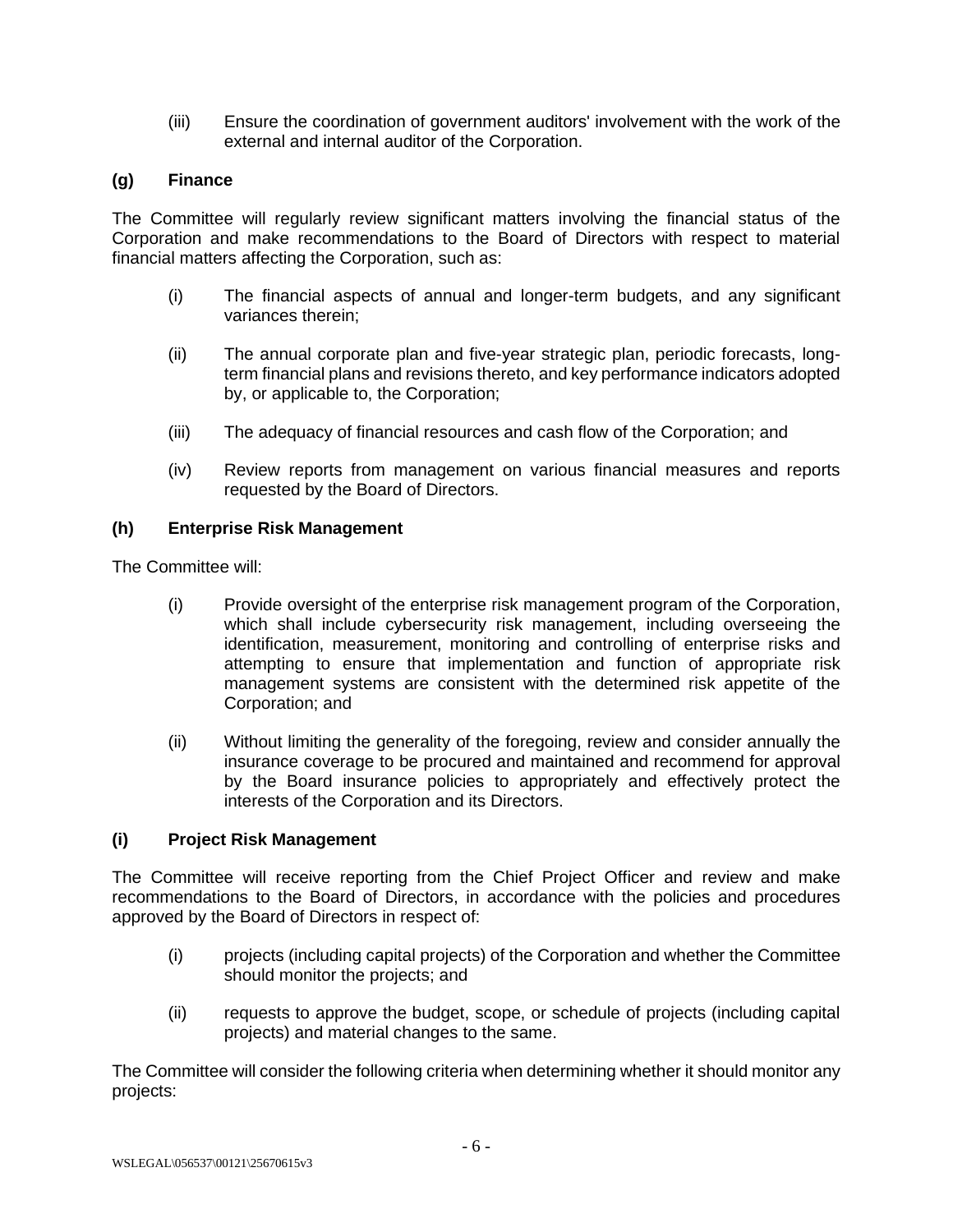- (iii) a budget in excess of \$50 million;
- (iv) high complexity and potential for numerous unknown risks;
- (v) compressed timeline or work schedule;
- (vi) self-insurance;
- (vii) multiple stakeholders; and
- (viii) high public profile or visibility.

# **(j) Fundraising**

The Committee will:

- (i) Review and make recommendations to the Board of Directors regarding fundraising (including strategy) of the Corporation, in accordance with the policies and procedures approved by the Board of Directors. Fundraising by the Corporation may include donations, sponsorship, and government grants; and
- (ii) Monitor the implementation by the Corporation of the approved fundraising strategies, including in respect of project status, expenditures, deliverables, and risks.

### **(k) Procurement**

The Committee will receive for information (i) any amendments to the Procurement Policy of the Corporation made from time to time and (ii) all reports from the Internal Auditor of the Corporation and all Government Audits, relating to the procurement practices and procedures of the Corporation.

# **(l) Other Duties and Obligations**

The Committee will undertake such other duties and obligations, and have such other powers, as may be assigned to it by the Board of Directors from time to time.

### **Responsibilities of the Chair of the Committee**

The Chair of the Committee is responsible for the management and effective performance of the Committee and to provide leadership to the Committee in fulfilling this Mandate. The responsibilities of the Chair of the Committee include:

- (i) Working with the Chair of the Board of Directors, the Chief Executive Officer and the Corporate Secretary to establish the frequency of Meetings and the agendas for Meetings;
- (ii) Providing leadership to the Committee and presiding over Meetings;
- (iii) Facilitating the flow of information to and from the Committee and fostering an environment in which the Members may ask questions and express their views;